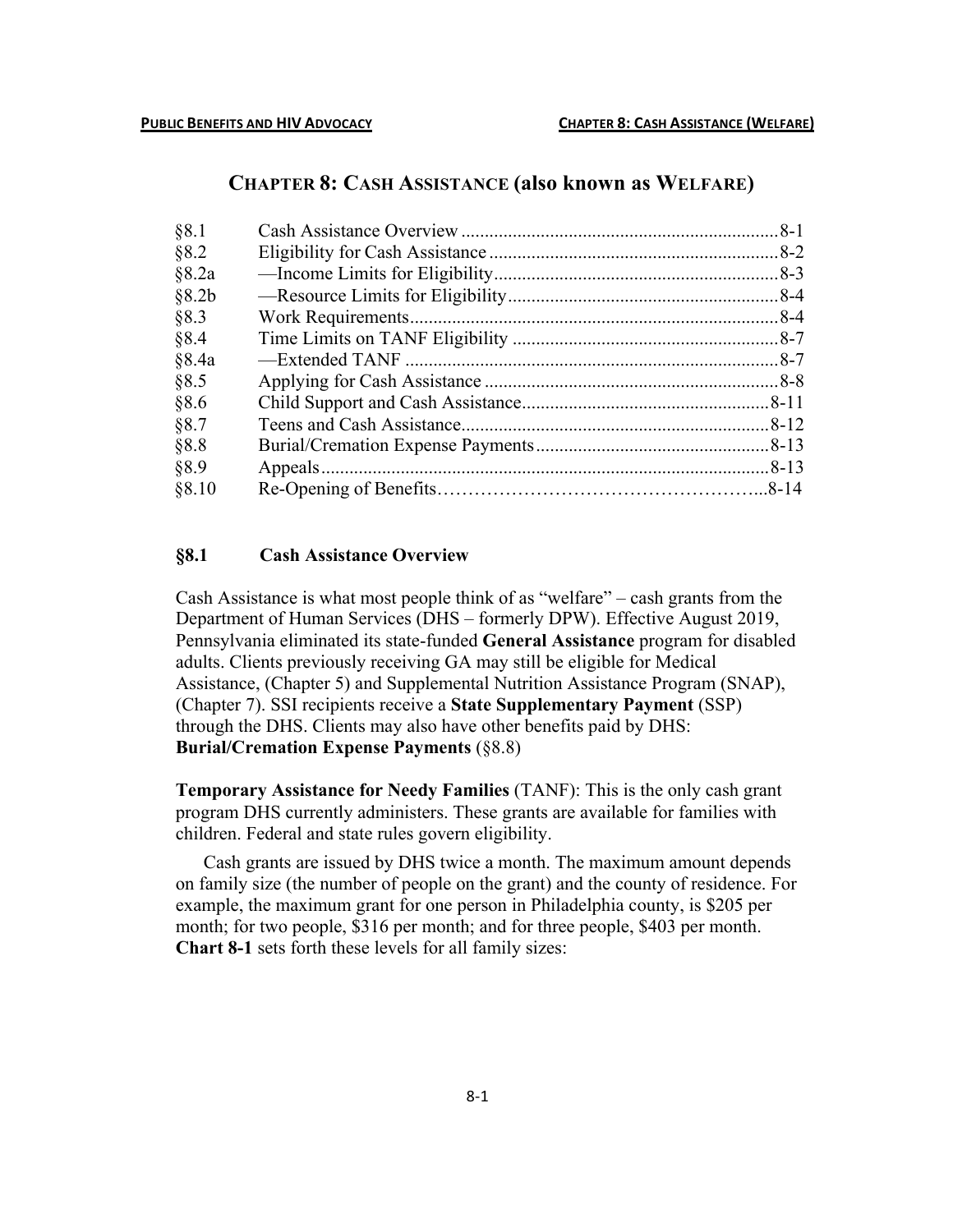| <b>Chart 8-1: Philadelphia TANF</b><br><b>Benefit Levels (2020)</b> |                      |  |
|---------------------------------------------------------------------|----------------------|--|
| <b>Family Size</b>                                                  | <b>Benefit Level</b> |  |
| 1                                                                   | \$205                |  |
| 2                                                                   | \$316                |  |
| 3                                                                   | \$403                |  |
| 4                                                                   | \$497                |  |
| 5                                                                   | \$589                |  |
| 6                                                                   | \$670                |  |
| 7                                                                   | \$753                |  |
| 8                                                                   | \$836                |  |
| Each Add'l                                                          | \$83                 |  |

A list of the cash amounts for each PA county can be found at: http://services.dpw.state.pa.us/oimpolicymanuals/cash/index.htm#t=168\_Determining\_E ligibility\_and\_Payment\_Amount%2F168\_Appendix\_B.htm

Cash assistance grants are paid by DHS through the electronic benefits transfer (EBT) system, which is also used for SNAP grants. Recipients are issued an "ACCESS" card that can be used to access funds in the recipient's account at an automated teller machine (ATM). Account balances can be obtained at ATMs or by calling EBT Customer Service: **1-888-EBT-PENN** (**1-888-238-7366**).

### **§8.2 Eligibility for Cash Assistance**

Cash assistance is available to adults and children under Temporary Assistance for Needy Families (TANF). TANF categories include:

- $\triangleright$  Pregnant women
- $\triangleright$  Families with related children (dependent children and their specified relative)

There must be a TANF dependent child in the home for the family to receive TANF. Adults living with a child under their *care and control* can get TANF benefits for the child without regard to who has legal custody of the child. The adult has the option of choosing to be on the cash grant with the child. Adults who choose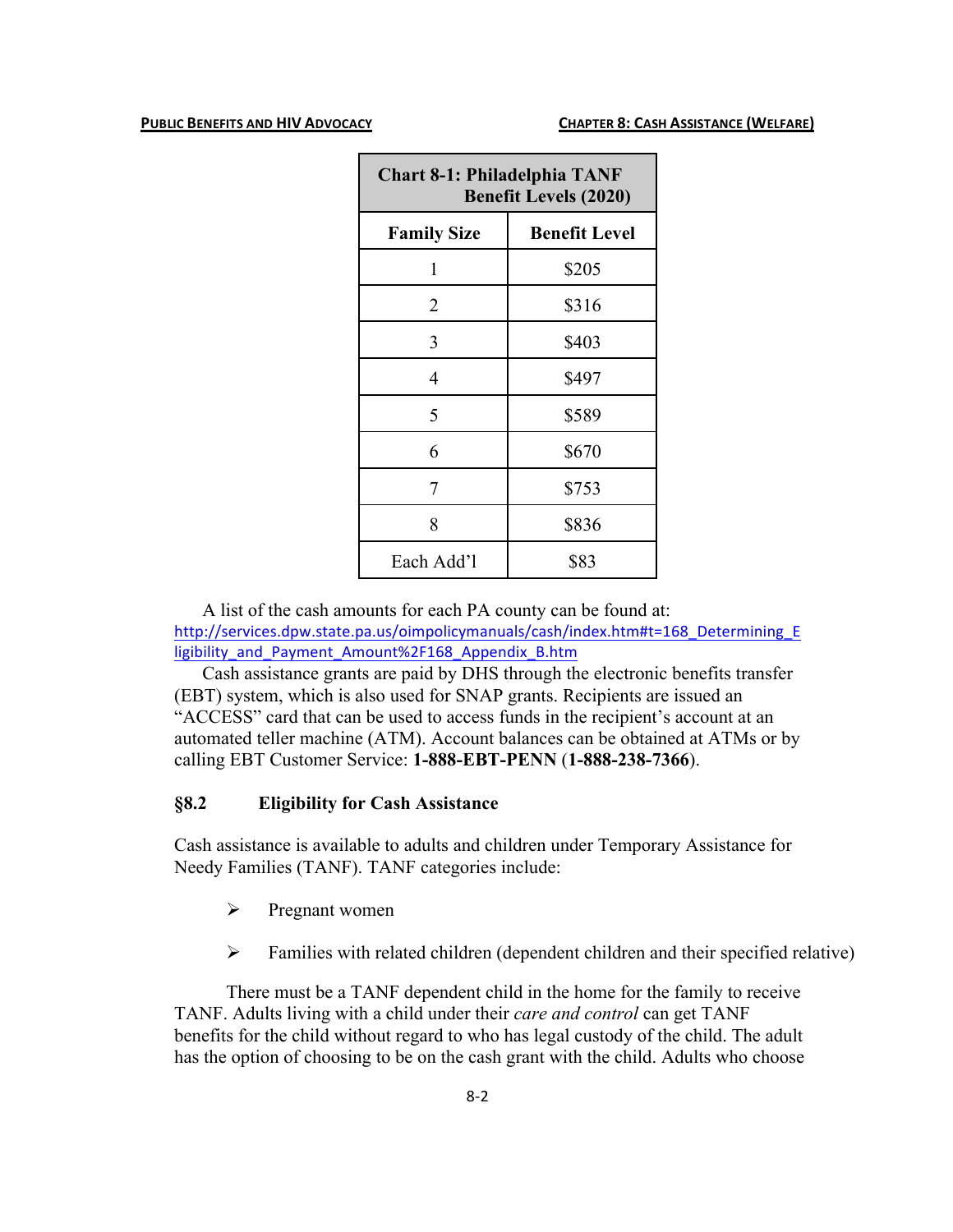to be on the cash grant are subject to work requirements (**§8.3**) and the TANF month time limit (**§8.4**).

TIP: To speed the application process for children who are cared for by someone other than a parent, provide a letter to the welfare office from someone like a case manager or social worker verifying that the adult has physical custody and is taking care of the child. DHS often tells children's caregivers that they have to get a custody order. There may be other good reasons to get a custody order, but one is not required to get TANF.

## **§8.2a Income Limits for Eligibility**

Income eligibility for cash assistance depends on the number of people in the household, and the type of income. DHS counts gross income before taxes or anything else is taken out, not what the recipient takes home. The deductions available for already-approved recipients are more generous than the deductions available for clients at the application stage. Expenses incurred from selfemployment or rental property can be deducted from earned income. From unearned income, the client can deduct expenses in receiving or obtaining the income (e.g., check cashing fees, transportation expense to get the check). Unemployment compensation, veteran's benefits, and social security benefits all count as unearned income.

To be eligible for TANF cash assistance, the household's net income after deductions must be less that the benefit level for the household's family size (see §8.1).

TIP: A TANF recipient's family or friends can help with expenses, but it is important that they follow certain rules in doing so. Money given directly to the household counts as income and will reduce the household's grant. However paying a bill directly to the recipient's creditor, such as their landlord or utility company, is called a "vendor payment, and does not count as income to the household. Similarly, purchasing items such as such as groceries, clothing, or furniture is considered an "in-kind payment," and does not count as income or reduce the household's benefits purchased will not be counted.

TIP: loans which are clearly documented as such do not count as income for TANF purposes.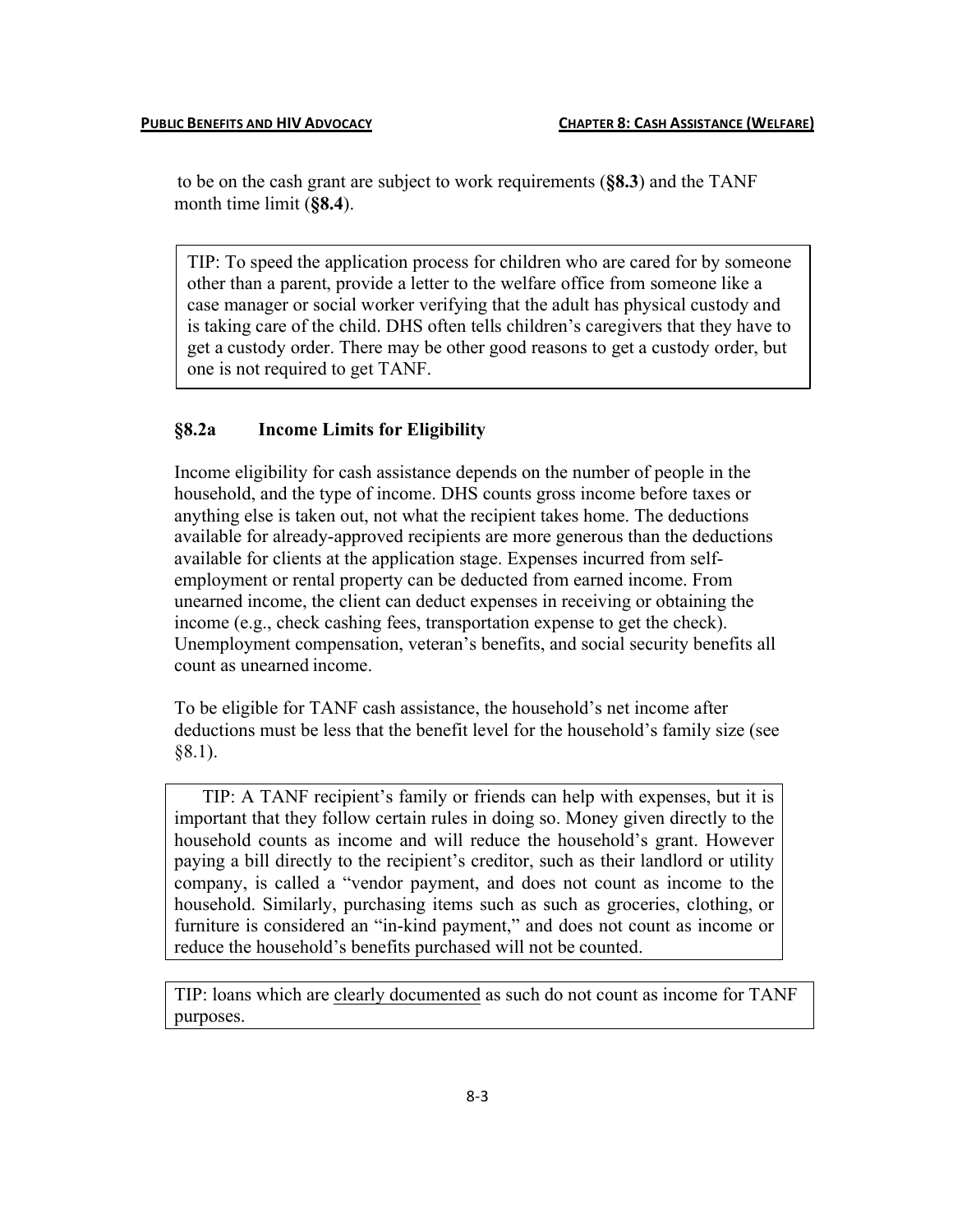### **§8.2b Resource Limits for Eligibility**

The resource limit for TANF is \$1,000 regardless of the size of the family. Resources are property that recipient owns, such as rental properties, a second car, cash, stocks, bonds, or similar assets.

### **Resources which are excluded for TANF purposes:**

- o A house that the TANF household lives in, clothing, and household furnishings don't count as resources. (Special rules apply if a recipient can't live at home because of health problems, or for some other reason, like problems with upkeep of the house).
- o One car per TANF household does not count as a resource.
- o The cash value of a life insurance policy does not count as a resource, unless the recipient cashes in the policy.
- Educational Savings Account that can be used only for tuition, books, and other expenses for college or vocational school do not count as a resource.
- One prepaid burial space for each person receiving Cash Assistance does not count as a resource. A client can also set aside up to \$1,500 per family member for burial costs in the form of a prepaid agreement with a funeral service provider or in a special account that cannot be used for other purposes. Such arrangements, however, may affect eligibility for DHS burial/cremation expense payments (**§8.8**).

## **§8.3 Work Requirements**

Under federal and state law, adult Cash Assistance recipients are required to be in "work activities" unless they are exempt. Exemptions from the work requirements apply if the recipient is disabled, is taking care of a child under age 1 (for a maximum lifetime period of 12 months), is under age 18 and pursuing a high school diploma or GED equivalency, or is the victim of domestic violence. Being exempt from the work requirements does not extend the five-year lifetime limit on TANF benefits.

**Road to Economic Self-Sufficiency through Employment and Training (RESET):** RESET is designed to help adult TANF recipients prepare for employment in order to achieve self-sufficiency for themselves and their families. RESET offers education, job skills training and other support. This program is open to TANF and Extended TANF recipients.

"Work activities" requirements can be satisfied by working a job, or by participating in education or job skills training. The federal government has defined the types of activities that count toward the Work Participation Rate (WPR). There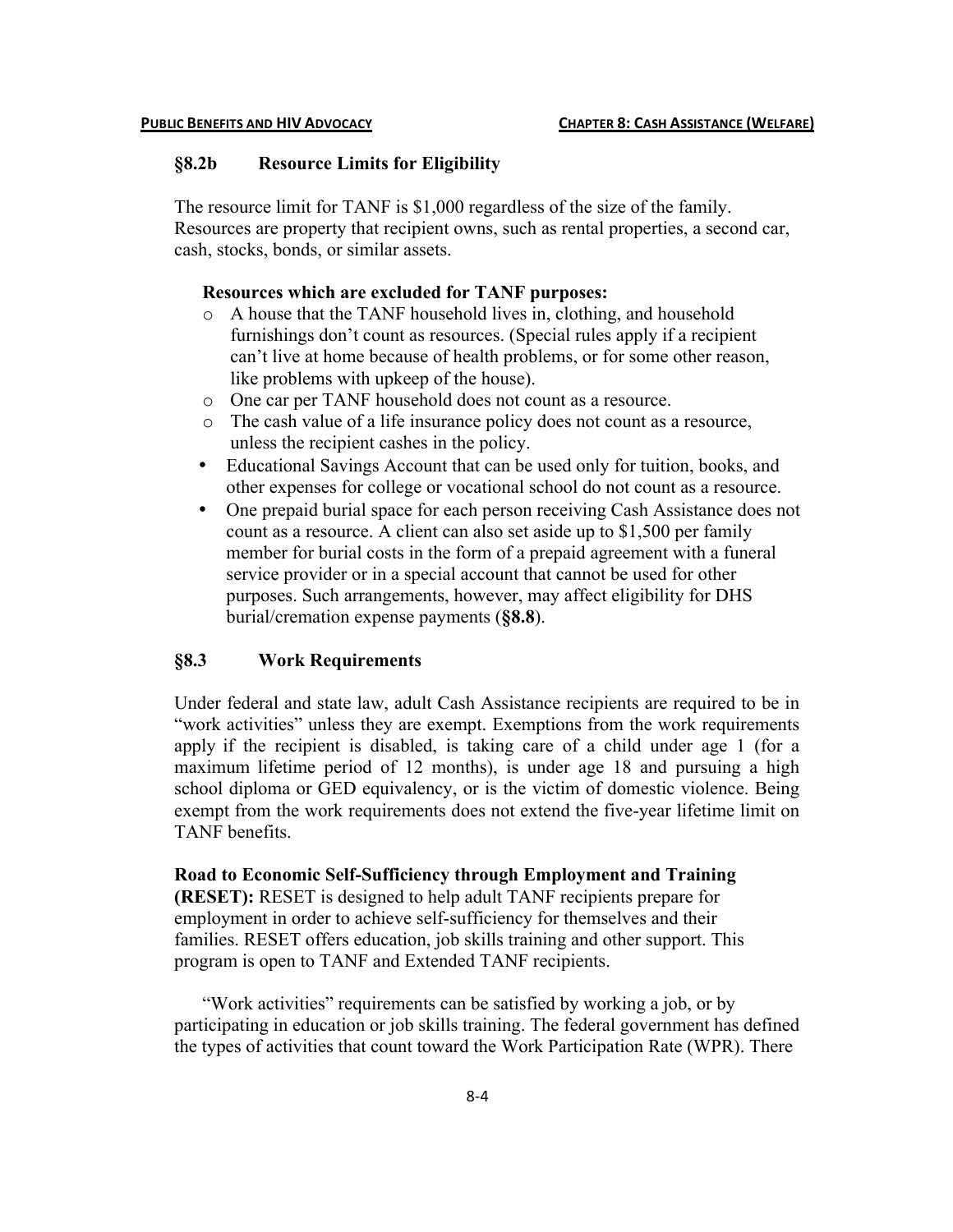are two types of activities: (1) core activities and (2) non-core activities.

*Core activities* are required for all individuals who are mandated to participate in RESET and include the following activities:

- $\triangleright$  Unsubsidized Employment: full or part-time employment including selfemployment
- Ø Subsidized Public or Private Sector Employment
- $\triangleright$  On-the-Job Training
- $\triangleright$  Job Search and Job Readiness Assistance
- $\triangleright$  Community Service (unpaid work for the federal, state or local government, including AmeriCorps, VISTA, or a non-profit organization)
- $\triangleright$  Vocational Educational Training: specific training provided by a contracted employment and training vendor, accredited educational provider or accredited internet-based educational institution intended to prepare an individual for a specific occupation
- $\triangleright$  Providing Child Care for an Individual in Community Service
- $\triangleright$  Caring for the child(ren) of another TANF individual, without payment, while the TANF individual is participating in community service
- Ø Attendance in Secondary School or GED Program
- $\triangleright$  Paid Work Experience

*Non-core Activities*: time spent on non-core activities can be used to meet the minimum work requirement after the required core activity hours are met. Non-core activities include the following:

- $\triangleright$  Vocational skills training directly related to employment
- $\triangleright$  Education directly related to employment
- $\triangleright$  English as a second language (ESL), Literacy (including Move-Up), and
- $\triangleright$  On-going job search and job search preparation training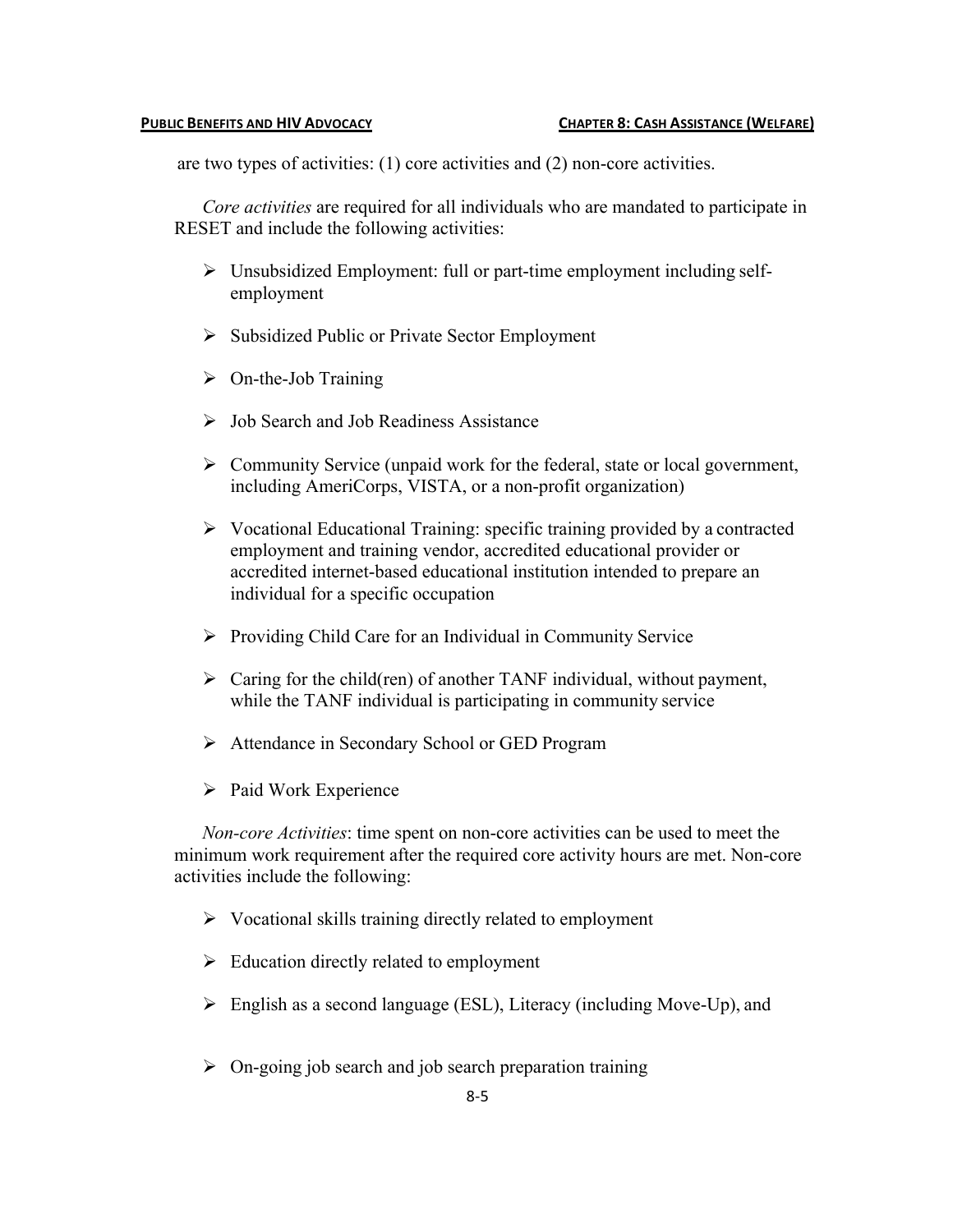Individuals with disabilities, whether temporary or permanent, are exempt from participation in the RESET program. Physical or mental disability can be verified by a doctor using the PA 635 Medical Assessment Form found at http://services.dpw.state.pa.us/oimpolicymanuals/cash/PA\_635.pdf

While a recipient is in a work activity, DHS should pay for **Special Allowances for Supportive Services,** which include child care; care of an ill or incapacitated adult; transportation; vehicle purchase or repair; relocation expenses; meals/lodging for overnight travel; clothing, tools, equipment, books and supplies; test fees, professional fees or union dues; registration fees; motor vehicle operator fees; and education/training registration fees. TANF participants should be sure to ask their case workers for these allowances for supportive services as long as the recipients are in compliance with the work requirements. If the recipient is in an education or training program that lasts longer than 12 months which DHS approved, the recipient is permitted to retain benefits while finishing the program.

> TIP: People who have a disability and are exempt from TANF work requirements still have the right to voluntarily participate in work activities and ask DHS to pay for child care, transportation, or other expenses. Contact the AIDS Law Project for help.

**Sanctions for Failure to Meet Work Requirements.** If the DHS caseworker determines that a TANF recipient is willfully not participating in required work activities, is not exempt, and does not have good cause not to participate, a "sanction" may be imposed:

- o During the first 24 months of receiving TANF benefits, DHS can only cut off the recipient's part of the grant; the household children will retain benefits.
- o If the recipient has already received 24 months of TANF benefits, DHS can cut off the grant for the entire family.

**CAUTION! Sanctions are extremely detrimental for clients and their families.** If your client has been sanctioned or threatened with a sanction, you should act immediately. Often, with effective advocacy, sanctions can be prevented, even after DHS has attempted to impose them.

The first time the recipient is sanctioned, benefits will stop for 30 days or until the recipient cooperates, whichever is longer. The second time, benefits will stop for 60 days or until the recipient cooperates, whichever is longer. The third time the recipient fails to cooperate, TANF benefits for that individual are stopped permanently.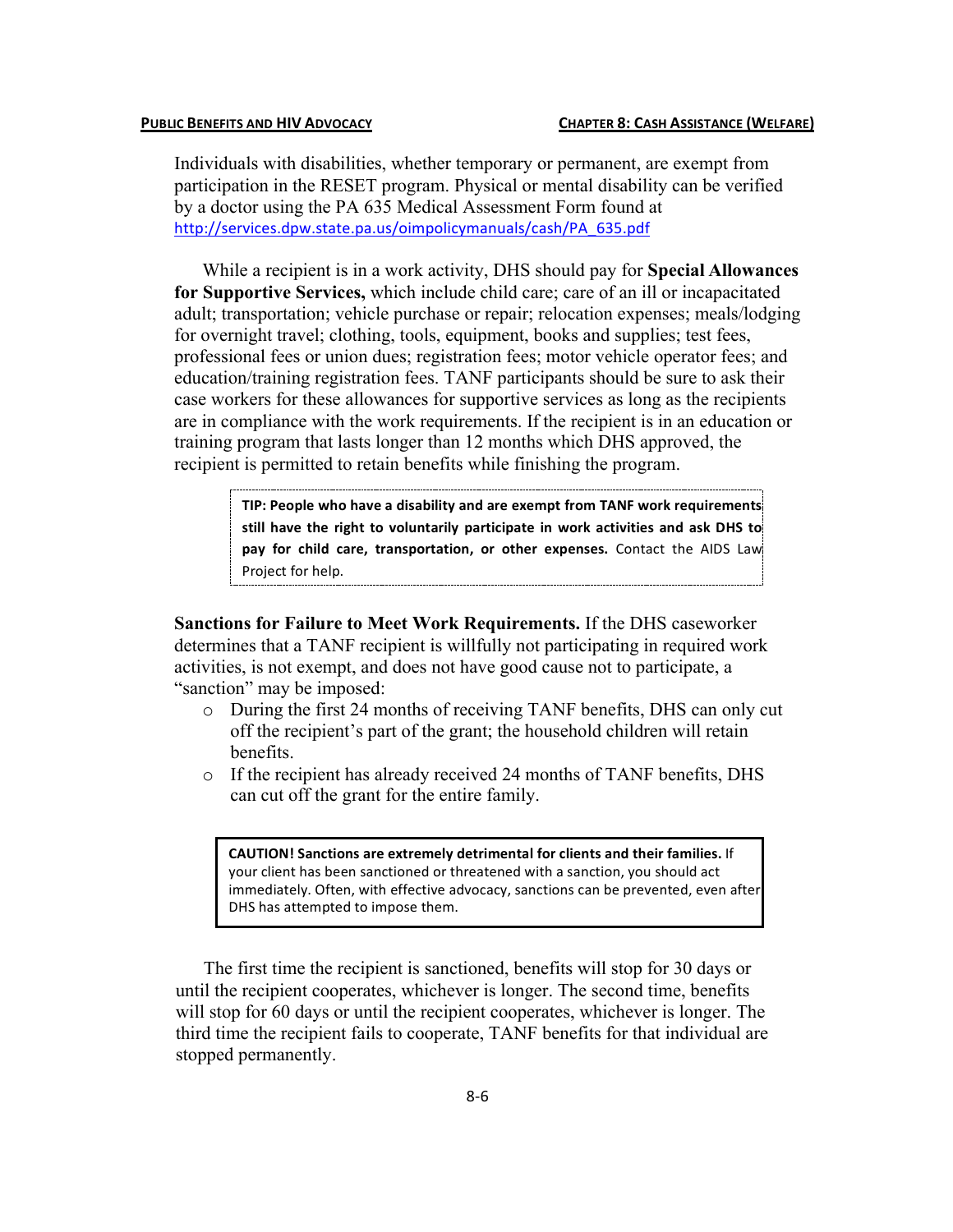TIP: If DHS sanctions your client with a reduction or termination of benefits, your client should appeal right away. If the client has a good reason for not cooperating in meeting work requirements (for example, family or personal illness, lack of child care or transportation, or the work was unsafe), the client can claim "good cause." The client can also challenge a finding of failing to cooperate. Contact the AIDS Law Project for help.

# **§8.4 Time Limits on TANF Eligibility**

Temporary Assistance to Needy Families (TANF) benefits have a five-year (i.e., 60 months) lifetime limit. Once any adult member of the family has received a total of 60 months of TANF benefits, then the entire family is ineligible, including the children. The 60-month limit does not apply if a parent is on SSI. A non-parent caretaker can choose to be excluded from TANF benefits and thereby exempt the children in their custody from the 60-month limit. There are options for continuing TANF benefits beyond the 60-month limit (**§8.4a**).

Note: The 60-month lifetime limit does not apply to the household's SNAP benefits or Medical Assistance benefits.

### **§8.4a Extended TANF**

Individuals at the end of their 60-month TANF limit have several options to continue benefits under DHS's Extended TANF program. In order to continue benefits, recipients should be sure to keep their appointments with DHS and comply with the rules regarding participation in Extended TANF programs. Households that reach the 60-month limit will not have to apply separately for Extended TANF. Extended TANF has no time limit.

The following individuals are placed in the extended TANF program after DHS has verified their status:

- o Individuals who are excused from the TANF work requirements because of a disability (**§8.6**) will be placed in a **Maximizing Participation Project** (MPP). They will undergo a "Work Capacity Assessment" and should receive help in getting work, consistent with their ability to work within the limitations resulting from their disability. Recipients already in MPP before reaching the 60-month limit will not have to undergo another Work Capacity Assessment. Individuals who are not satisfied with the Assessment results have the right to request a second opinion.
- o Individuals who are not excused from the TANF work requirements (**§8.3**), but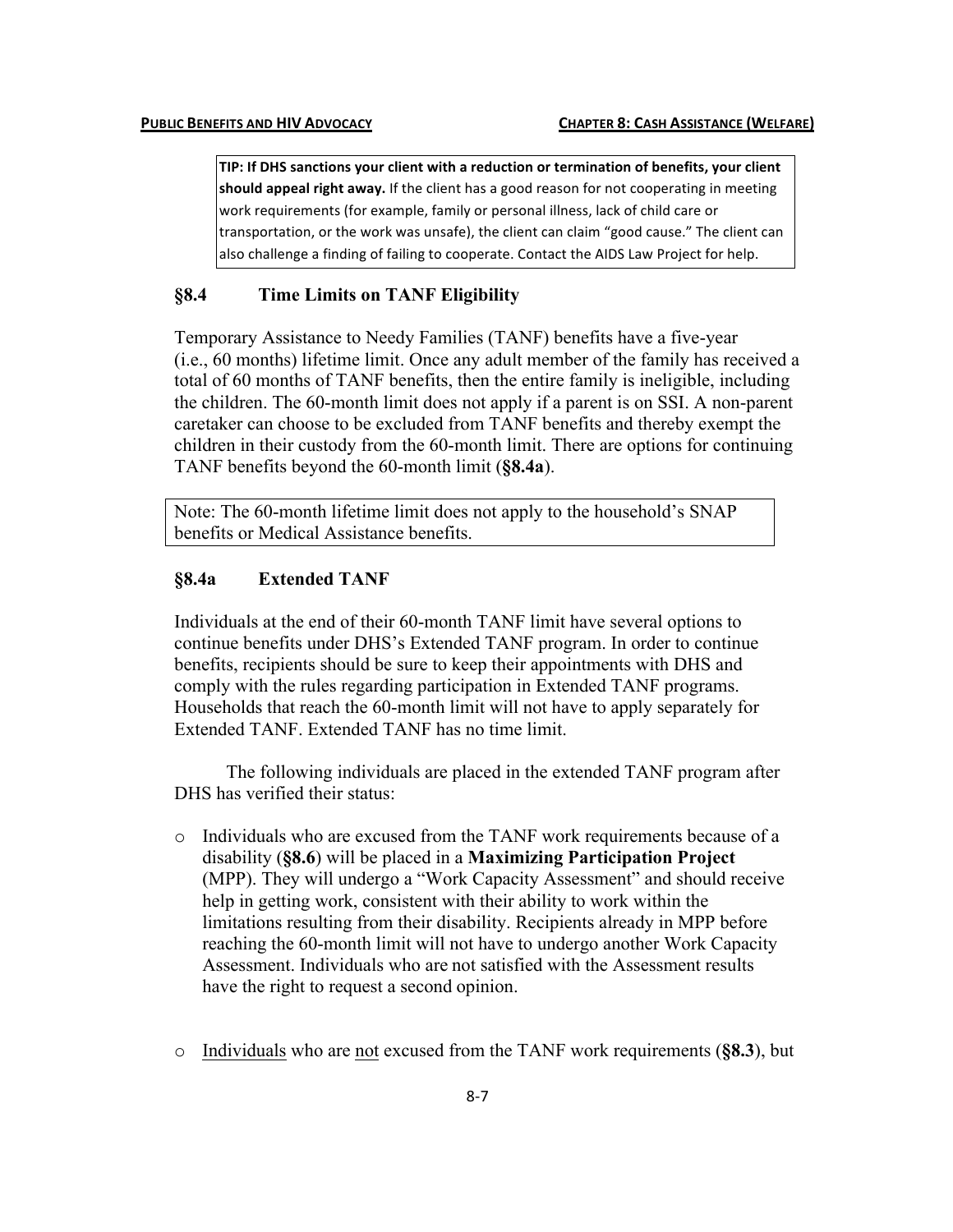who have been unable to find work, or are not working for the required hours, will be placed in DHS' **Work Plus Program** (WPP), which will provide the required 30 hours per week in a work or work-related activity.

- o Individuals who have experienced domestic violence may continue benefits by establishing a "Domestic Violence Plan" with the local DHS office.
- o Individuals who have a temporary situation which makes an immediate referral to WPP or MPP inappropriate (example, taking care of a disabled family member). Good cause delays are limited to 30-days.
- o Individuals who are currently enrolled in an approved Employment and Training Program.
- o Individuals working 20-29 hours per week and participating in job retention activities.
- o Indivuduals employed for 30 or more hours per week.

Child care, transportation, and other special allowances are provided by DHS for families in Extended TANF so that they can participate in MPP, WPP, other work activity, or a domestic violence plan.

# **§8.5 Applying for Cash Assistance**

to the DHS office.

TANF applications may be made at County Assistance Offices (DHS's local offices) or online via COMPASS at https://www.compass.state.pa.us/Compass.Web/Public/CMPHome. Households with open SNAP or Medical Assistance cases can add cash assistance to their benefits. A face-to-face interview is required for cash assistance. Home visits can be arranged for homebound applicants or if there are good reasons why they cannot get

DHS is required to decide on an initial application and verify information within 30 days of the application date. A statewide list of DHS offices (County Assistance Offices) can be found here: https://www.dhs.pa.gov/Services/Assistance/Pages/CAO-Contact.aspx

Applicants will need proof of identity, residence, and income. DHS may also ask applicants to get forms signed by neighbors, employers and/or landlords. DHS should provide assistance in getting documents that are not readily available to applicants.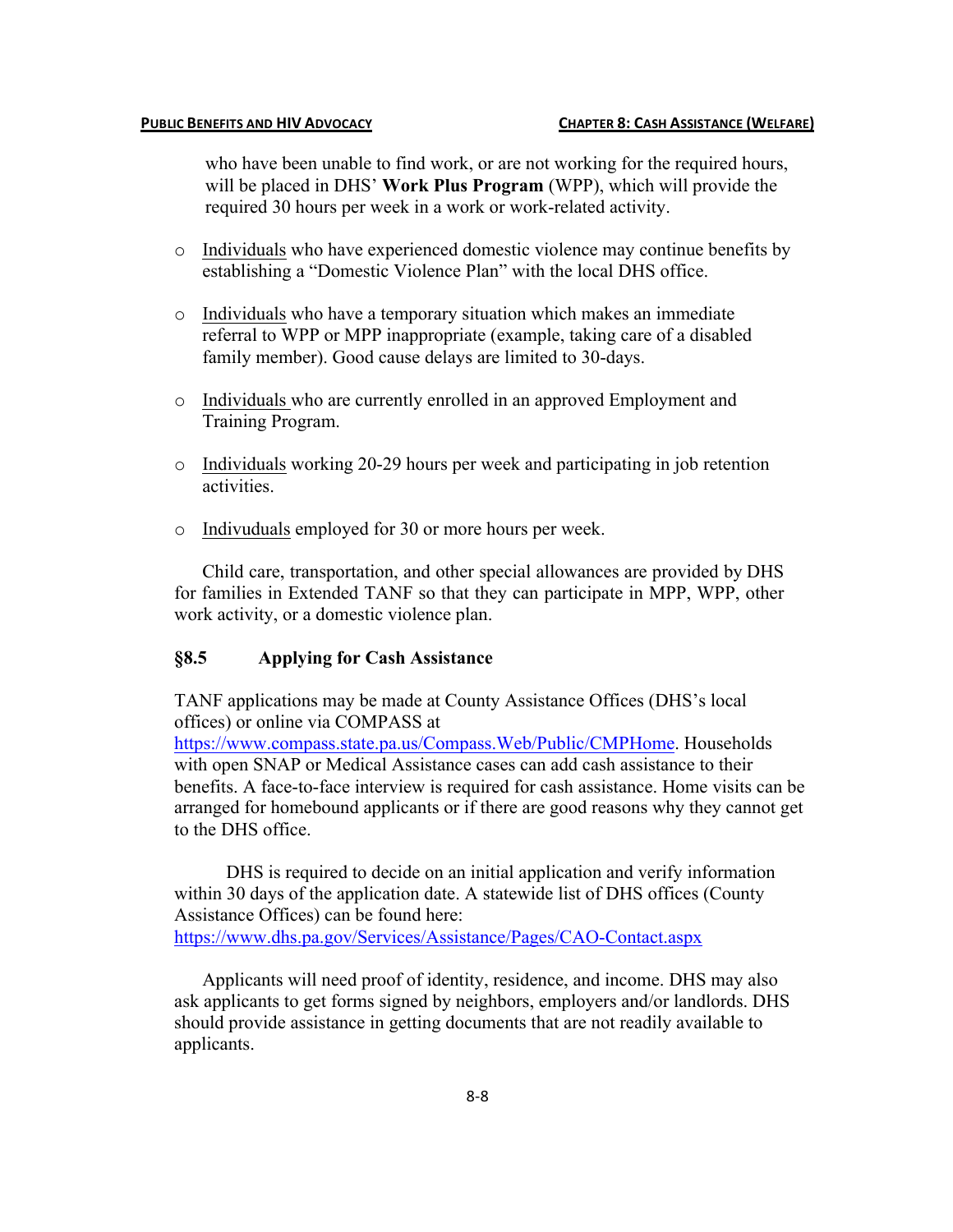Note: Caseworkers often want a specific document, but under DHS' rules if the applicant can provide other proof, DHS must accept it (for example, a hospital birth record rather than a birth certificate). If an otherwise eligible client has cooperated in trying to obtain verification and unable to get it, DHS contact the appropriate third party (called a "collateral contact") and obtain the verification.

**Cash benefits are payable from the date all required documentation has been submitted to the CAO**, so applicants should submit all required verification as soon as possible.

If the applicant's legal spouse is living in the household with the applicant, the spouse must be on the grant with their income and resources counted, unless the spouse is receiving SSI. An adult who is not legally married to the applicant, but sharing the household does not need to be on the grant, and their income and resources do not count.

If applying for TANF benefits for a child, generally that child's parents and siblings (including biological half-siblings, but not step-siblings) who are living in the same household also must be on the grant and their income is counted. The rules don't apply if the household member is on SSI, or if a sibling is 19 or older.

People in the household who aren't the child's parents, step-parent, or siblings are not required to be on a child's grant, and their income and resources don't count.

An adult household member leaving a job to care for a child who receives TANF can be added to the household TANF grant. Their income or resources would then be counted, and they will be subject to the 60-month lifetime limit and work requirements, if applicable.

Immigrants must include the income of their US Citizen sponsor in their household income regardless of whether the sponsor lives in the household. The length of time the sponsor's income will be counted depends on when the client entered the United States.

If a teen parent under the age of 18 applies for benefits and is living with their parents (who are also their child's grandparents), the grandparents' income will be counted until the teen parent reaches the age of 18. The income of grandparents is counted only if the teen parent and the baby are both living with the grandparent, and if the grandparent is the teen parent's parent. So if a teen mother and her baby live with the baby's paternal grandparents without the baby's father, the grandparents' income isn't counted.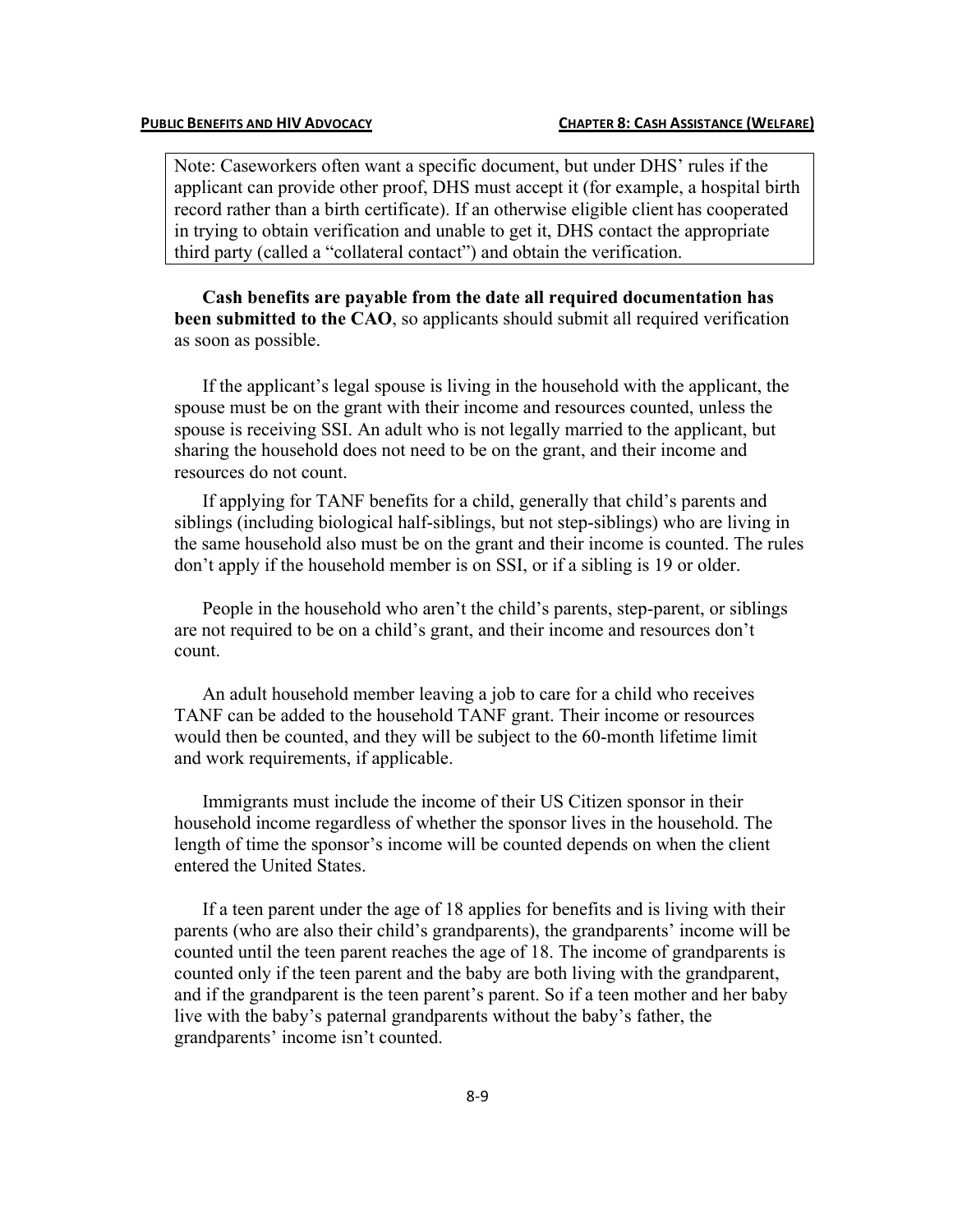**Required documentation:** DHS requires completion of several forms. If an applicant doesn't sign these forms, DHS will deny the application or terminate benefits. Some of these forms include:

- $\triangleright$  A form permitting DHS to get information about income and resources;
- $\triangleright$  A form allowing DHS to refer the recipient to SSA for SSI/SSDI benefits;
- $\triangleright$  A form allowing DHS to get reimbursed if the recipient gets SSI benefits or wins a personal injury lawsuit;
- $\triangleright$  An "Agreement of Mutual Responsibility" (AMR) setting forth what DHS wants the recipient to do, like work activities, education, training, drug treatment, or keeping children in school. Recipients should be sure to ask DHS to include things the welfare department will do to help, like paying for transportation and child care. Sample AMRs ("Plan for Self-Sufficiency") can be found here: http://services.dpw.state.pa.us/oimpolicymanuals/cash/PA\_1661\_9-15\_UF.pdf

TANF recipients should appeal immediately if they don't agree with the AMR. If a recipient is already getting a grant and appeals within 10 days of receiving the notice, benefits should continue until the appeal is resolved.

If a TANF applicant refuses to sign the AMR, they will not be entitled to benefits until the appeal is resolved. In that case, it is advised to sign the AMR and then immediately appeal its contents, so that benefits can begin and continue during the appeal.

## **§8.6 Child Support and Cash Assistance**

As long as a child is getting TANF, all child support rights for that child have to be assigned to DHS. This is the "Child Support Pass-Through." Families may keep the first \$100 per month of support paid for a family with one child, and the first \$200 per month of support paid for a family with two or more children. The law also requires that child support arrears collected after the family has gone off TANF be paid to the family first. The law does *not* require the family to sign over their rights to any support owed to the family from the period before the family was approved for TANF assistance.

When a child stops receiving TANF, DHS should notify Family Court to stop sending current child support to DHS, and start sending it to the family beginning the first day the TANF grant stops.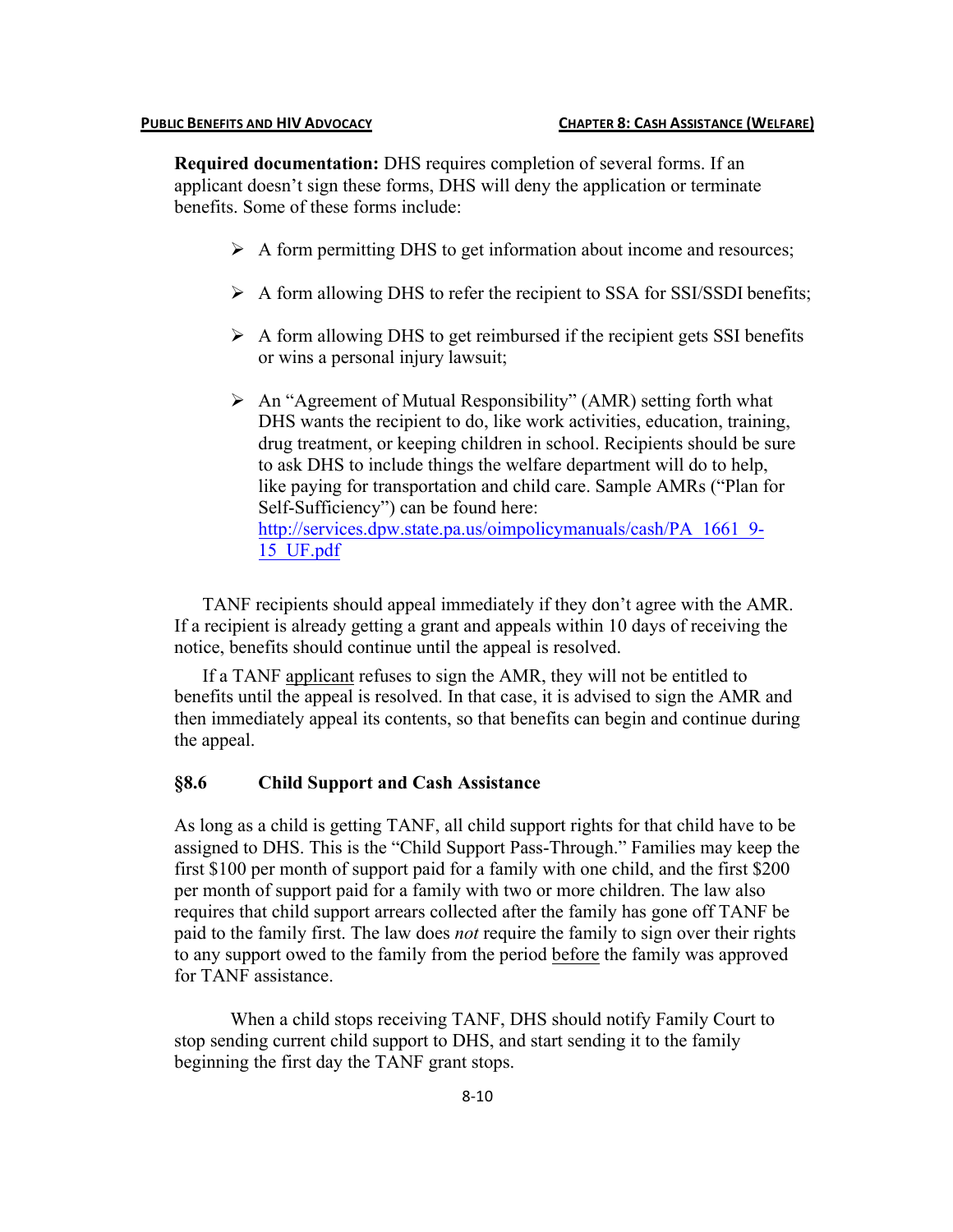### **PUBLIC BENEFITS AND HIV ADVOCACY CHAPTER 8: CASH ASSISTANCE (WELFARE)**

Single mothers who apply for Cash Assistance are required to cooperate in establishing paternity and enforcing child support for any child on the TANF grant. A mother does *not* have to cooperate if she has "good cause," which includes circumstances where the pregnancy was the result of rape or incest, or if cooperation would endanger her or her child's health because of a history of abuse or the threat of violence. At any point, a parent can seek an exception to TANF requirements by filing a "Verification of Good Cause Based on Domestic Violence" (PA 1747) form found here:

http://services.dpw.state.pa.us/oimpolicymanuals/cash/PA\_1747.pdf

PA 1747 Forms completed by the TANF recipient are valid for six months. Case Managers may also fill out this form in the section designated "Authorization/Verification by a Third Party." Third party verification is valid for one year.

If DHS refuses to issue benefits or reduces benefits as a sanction for failure to cooperate on child support, TANF applicants should appeal promptly and contact the AIDS Law Project for assistance.

# **§8.7 Teens and Cash Assistance**

Teen parents are required to live with their own parents or another adult and to stay in school in order to receive TANF, but several exceptions exist:

- o if a teen parent is unable to live with parents who are ill, have died, won't allow them to live there, or no space is available, the requirement is waived.
- o if the teen parent's physical or emotional health, or the physical or emotional health of their child, would be jeopardized by living with their parents.

Note: Despite these exceptions, DHS frequently insists that teen parents live at home. Any teen parent denied benefits because of these rules, or told to move back to a parents' home, should appeal immediately.

# **§8.8 Burial/Cremation Expense Payments**

DHS will pay up to \$750 to a registered funeral service provider for burial and/or cremation services for a deceased individual who was receiving or eligible to receive TANF, SSI or State Blind Pension. DHS will not pay for burial if the total value of countable resources is \$1,500 or more. In limited circumstances, DHS will also pay for services for a cash recipient's family member. Additionally, burial/cremation expense payments are available for: a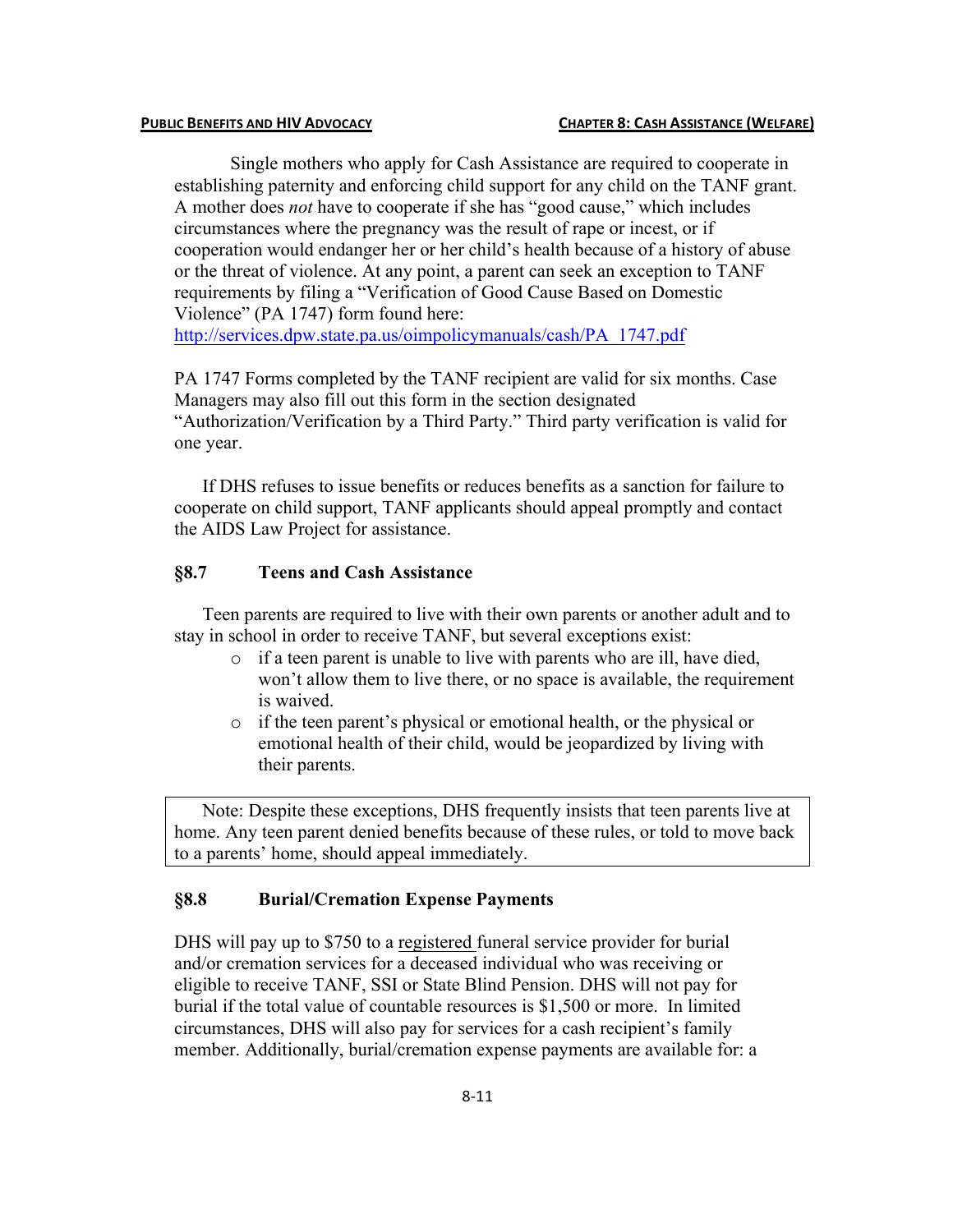cash recipient's stillborn child or child who died soon after birth; a former cash recipient whose benefits were discontinued due to hospitalization and who died while in the hospital or within three months of the date of admission; or an individual who has continuously received payment toward the cost of Long Term Care (LTC) since January 1, 1973. The payment is made directly to a funeral service provider registered with DHS. The \$750 payment is available without regard to the deceased's age.

Payment is not available if the deceased was a veteran and the Veterans' Administration Death Benefit is \$750 or more. Nor will DHS pay burial expenses of a deceased United Mine Workers Union member for whom the UMWA Welfare and Retirement Funds will pay funeral expenses or death benefits.

The DHS burial payment will be reduced by certain resources available to pay funeral expenses. These resources include any cash on hand in the deceased's estate, other personal property in the estate of the deceased that may be readily converted to cash and is not needed to meet a living requirement for the survivors, life insurance death benefits, lump-sum death benefits paid by Social Security's Old-Age, Survivors, and Disability Insurance (OASDI) to a surviving spouse, burial reserve or burial space in the estate of the deceased, and the value of a prepaid funeral arrangement, including accrued interest.

Contributions up to \$750 for funeral expenses beyond the DHS covered minimum standards will not count as resources to reduce the DHS burial payment. Likewise, "in kind" donations such as articles of clothing, the use of cars to carry the funeral party, newspaper advertising, flowers, and religious services do not reduce the DHS burial payment.

A request for payment may be made to the County Assistance Office by a relative, friend, or representative of a fraternal society of which the deceased was a member, or by a representative of a charitable or religious organization. Use Form PA 118 available here:

http://services.dpw.state.pa.us/oimpolicymanuals/supp/PA 118 1.pdf and submit to the deceased's local CAO. Requests for payment may not be submitted by funeral directors, although funeral directors may notify the CAO of a request.

# **§8.9 Appeals**

If DHS mistakenly denies a applicant's cash assistance application, or reduces or terminates a recipient's benefits, file an appeal immediately. If the appeal is not filed within 30 days of the date of the denial notice, the right to appeal is lost, unless the individual can show that DHS is at fault. If the appeal is won, DHS will pay benefits back to the date of the denial, termination or reduction.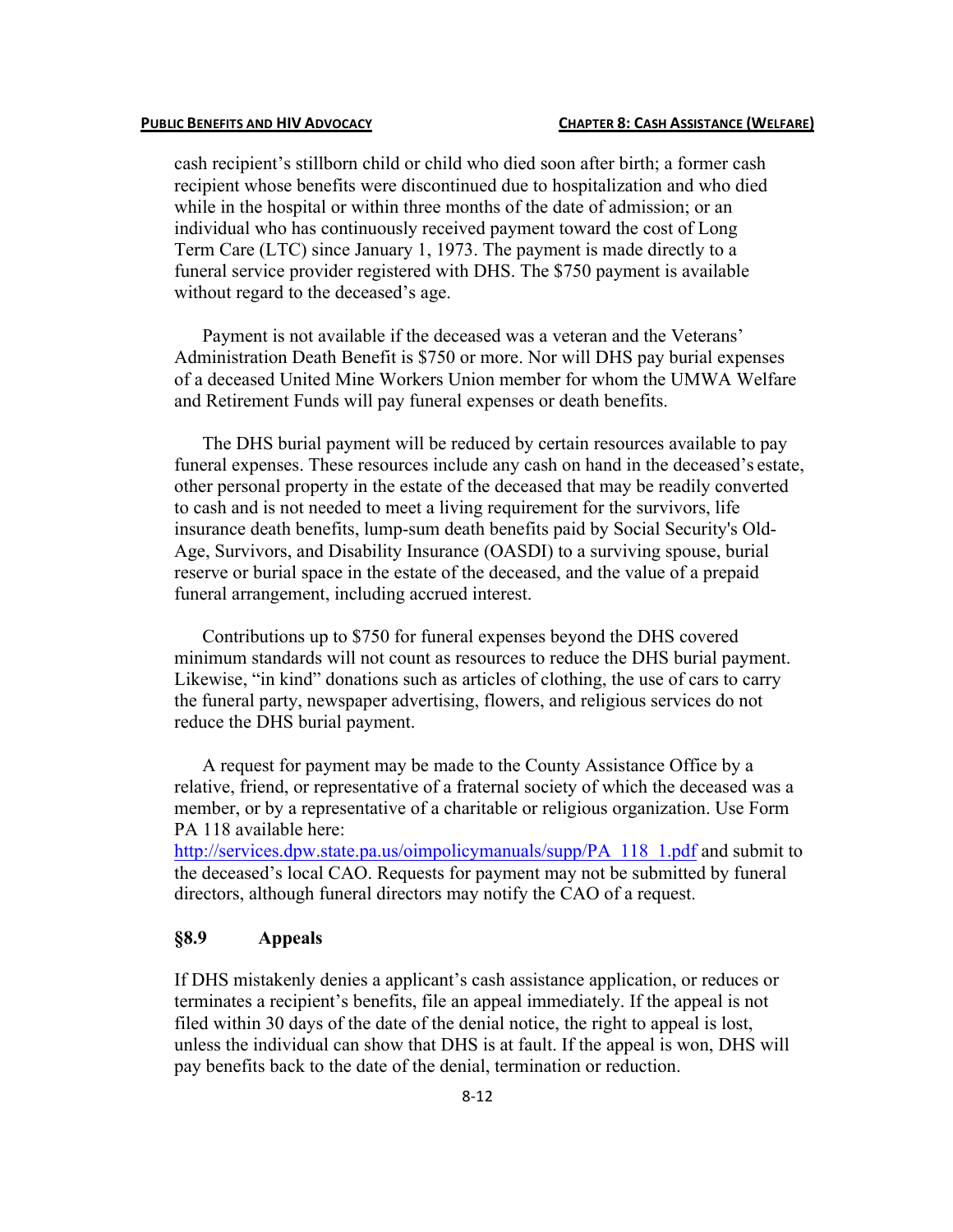### **PUBLIC BENEFITS AND HIV ADVOCACY CHAPTER 8: CASH ASSISTANCE (WELFARE)**

If a TANF recipient appeals within 10 days of the receipt of the notice reducing or terminating their benefits, DHS must continue paying benefits until the appeal is resolved.

A TANF recipient who misses the 10-day deadline for continued benefits still has the right to appeal within 30 days of the date of the notice. If they win their appeal they will receive benefits back to the date of wrongful discontinuation or reduction.

If the CAO discontinues or reduces a TANF recipient's benefits without any notice, the recipient has a right to ask the CAO to reinstate the benefits and send proper notice before taking adverse action. DHS must comply with this request and reinstate the benefits immediately.

TIP: Never to withdraw an appeal until a notice of eligibility has been received from the CAO pursuant to the appeal.

Case managers should refer clients needing legal assistance with TANF appeals to their local legal service organization or the AIDS Law Project of Pennsylvania.

## **§8.10 Reopening Benefits**

Individuals whose TANF benefits were recently denied or discontinued, but who submitting all items needed to establish or re-establish eligibility within 60 days, may not have to complete a new application and go through the entire application process.

> **NOTE:** For cash assistance, if the denial is due to excess income and/or resources, or if benefits are discontinued because work requirements were not met, a new application is required, unless the household reapplies and provides the proof.

The re-opening procedure should be used when the individual has missed an appeal deadline. For example, if benefits were denied on April 1 for failure to provide proof of disability, and an appeal was not filed within 30 days of the denial, on the 33rd day the applicant can submit proof of disability and complete the application process. The applicant's benefits can be opened from the date of application.

NOTE: A individual still within the appeal deadline should file an appeal from the denial, discontinuance or reduction and pursue the appeal.